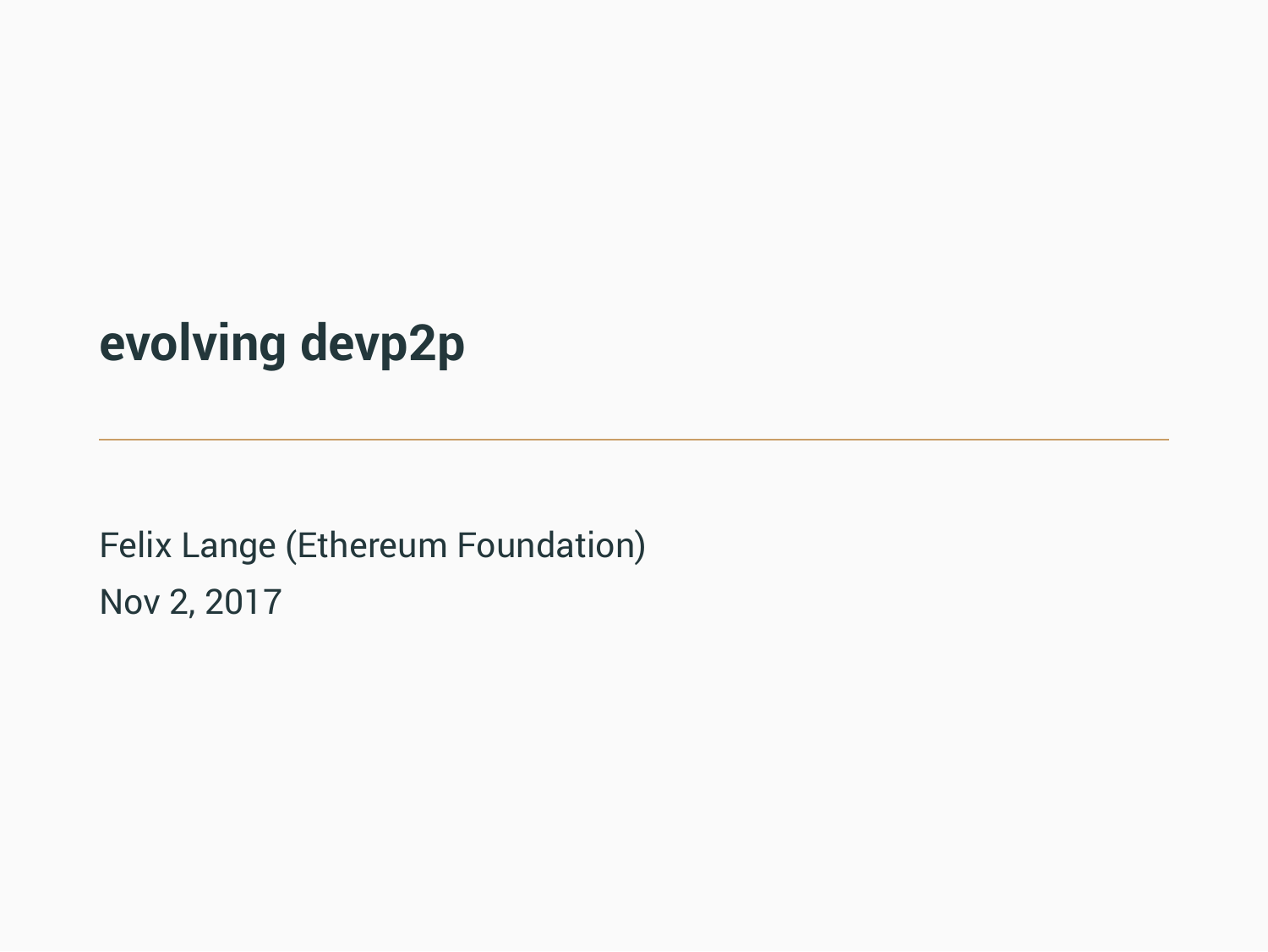## **devp2p (2014)**

*libp2p (aka DEVp2p) aims to provide a lightweight abstraction layer that provides these low-level algorithms, protocols and services in a transparent framework without predetermining the eventual transmission-use-cases of the protocols. – DEVp2p Whitepaper Wiki Page*

• We should probably delete this wiki page ;)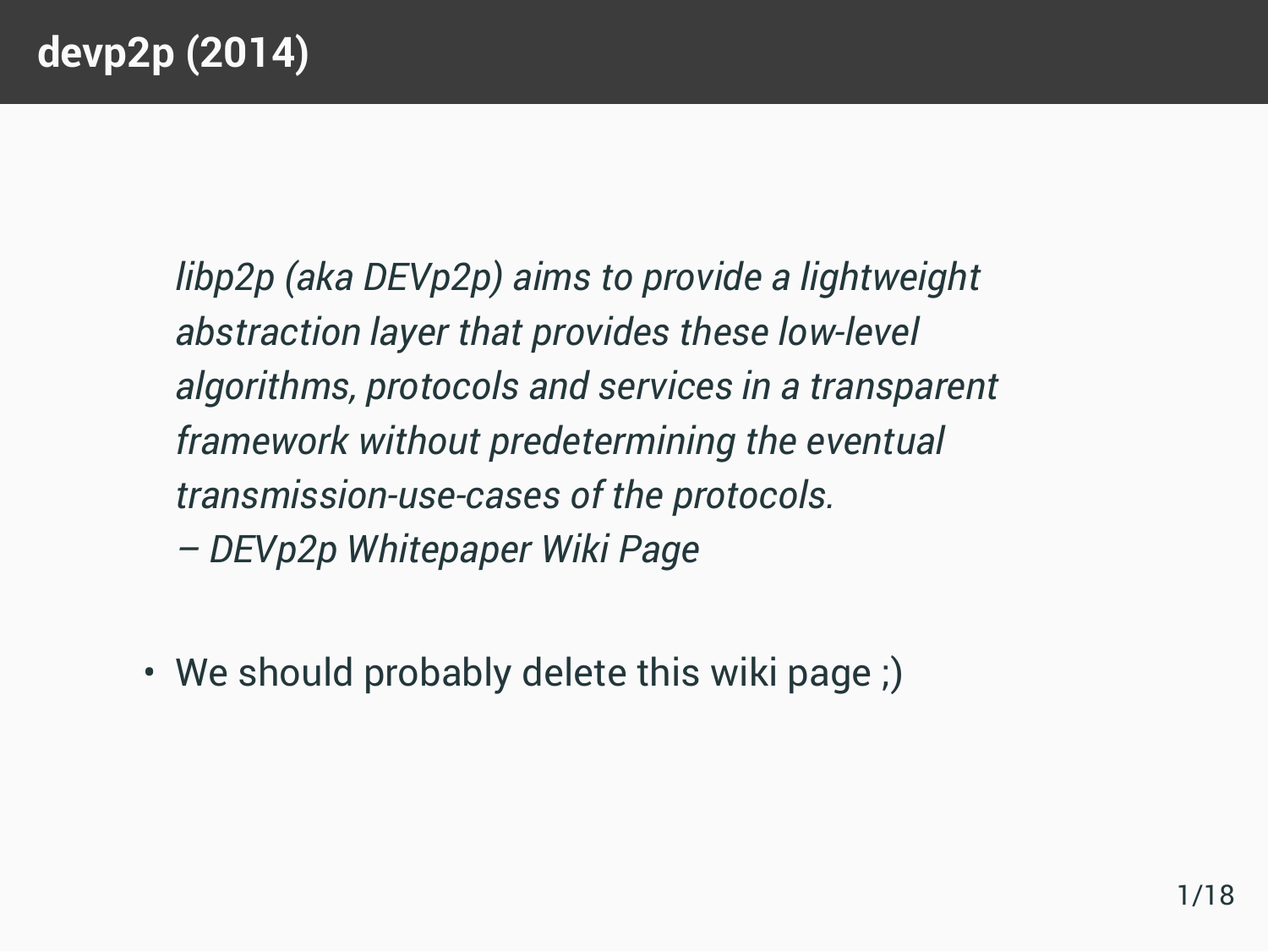- Part of all known Ethereum implementations
- Very few protocol changes since 2014
- Elements
	- Node Discovery
	- Transport (RLPx)
	- Application Layer (devp2p)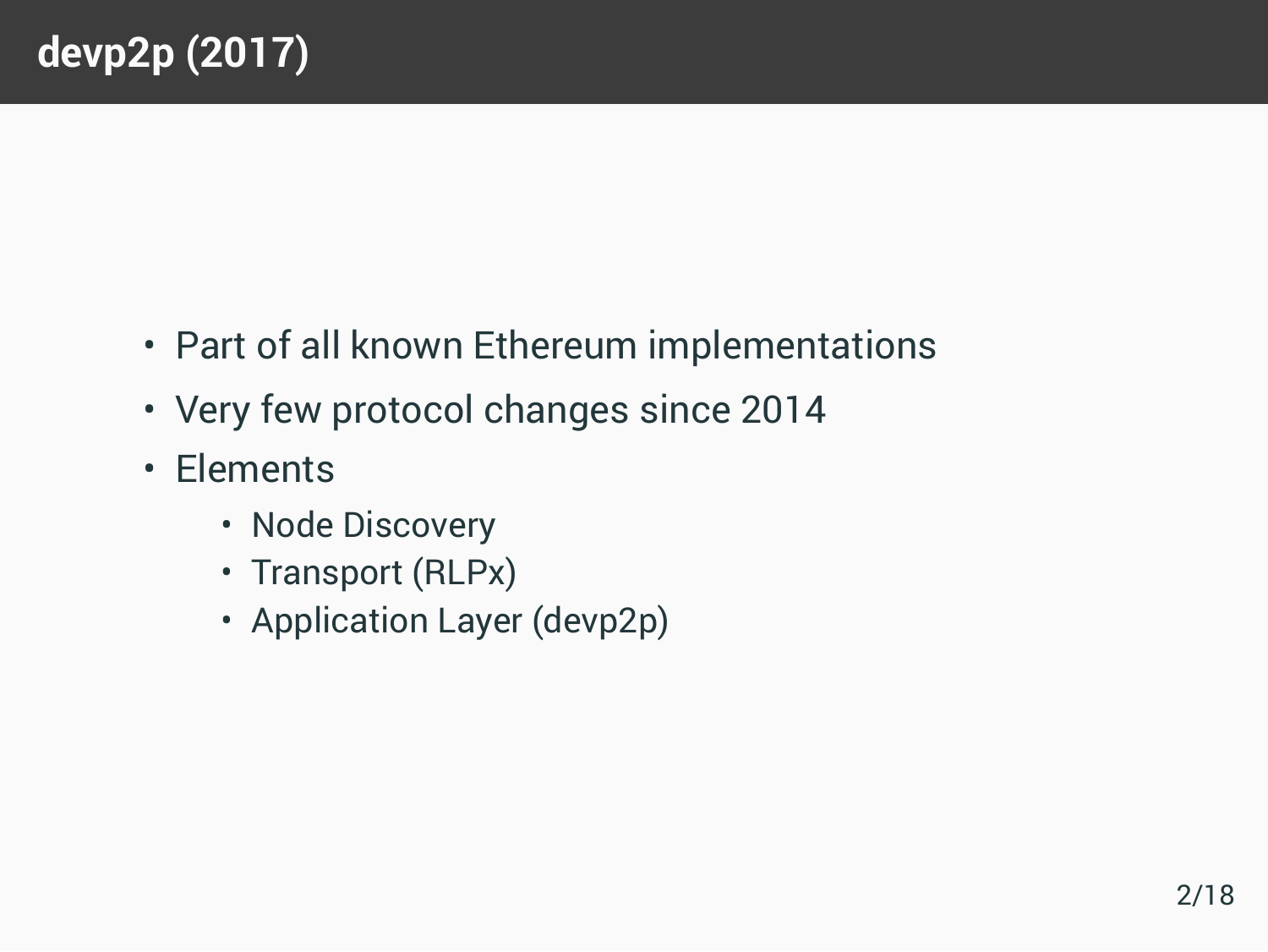## v4: A lonely node

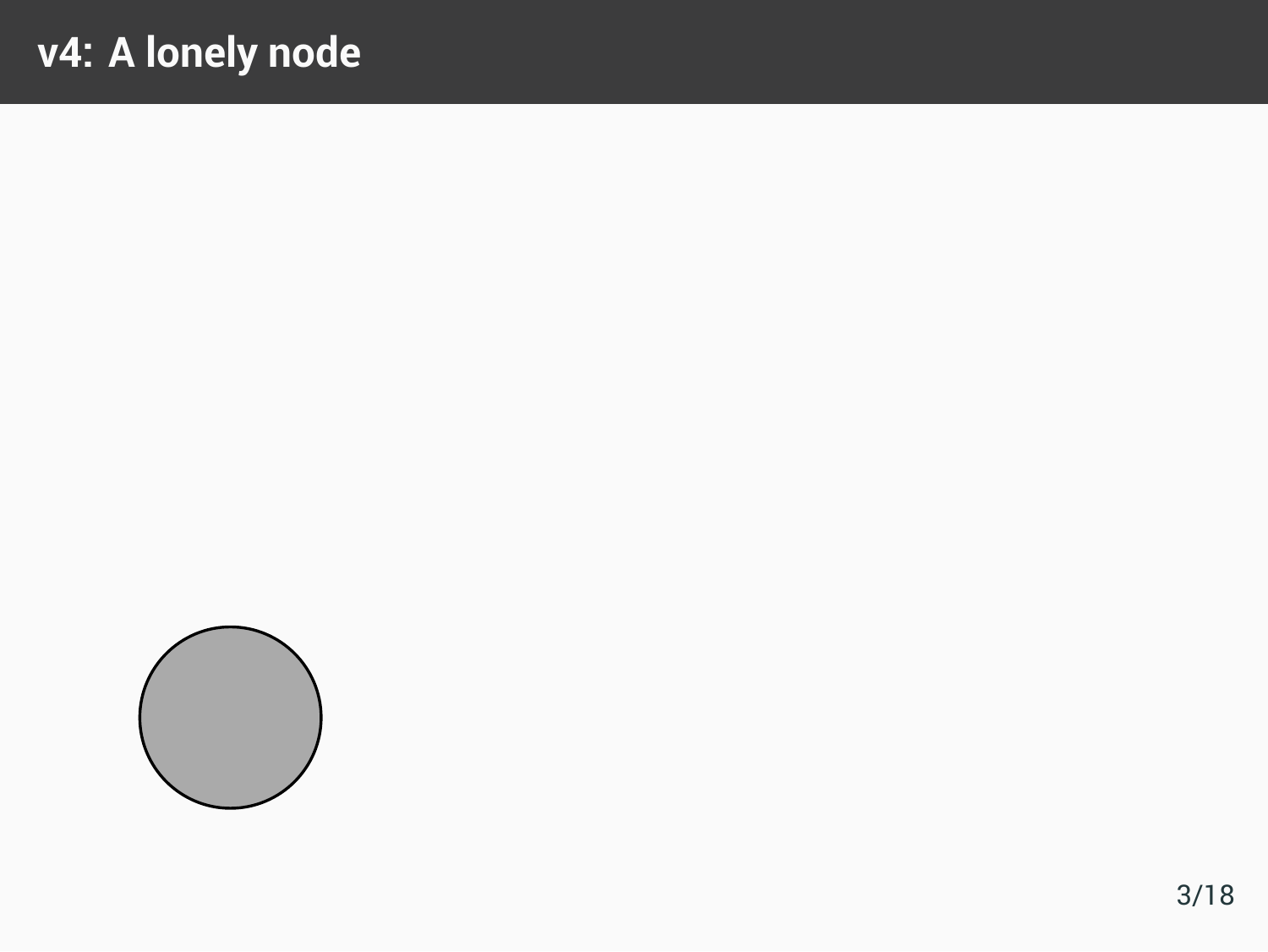#### v4: Connecting to the DHT

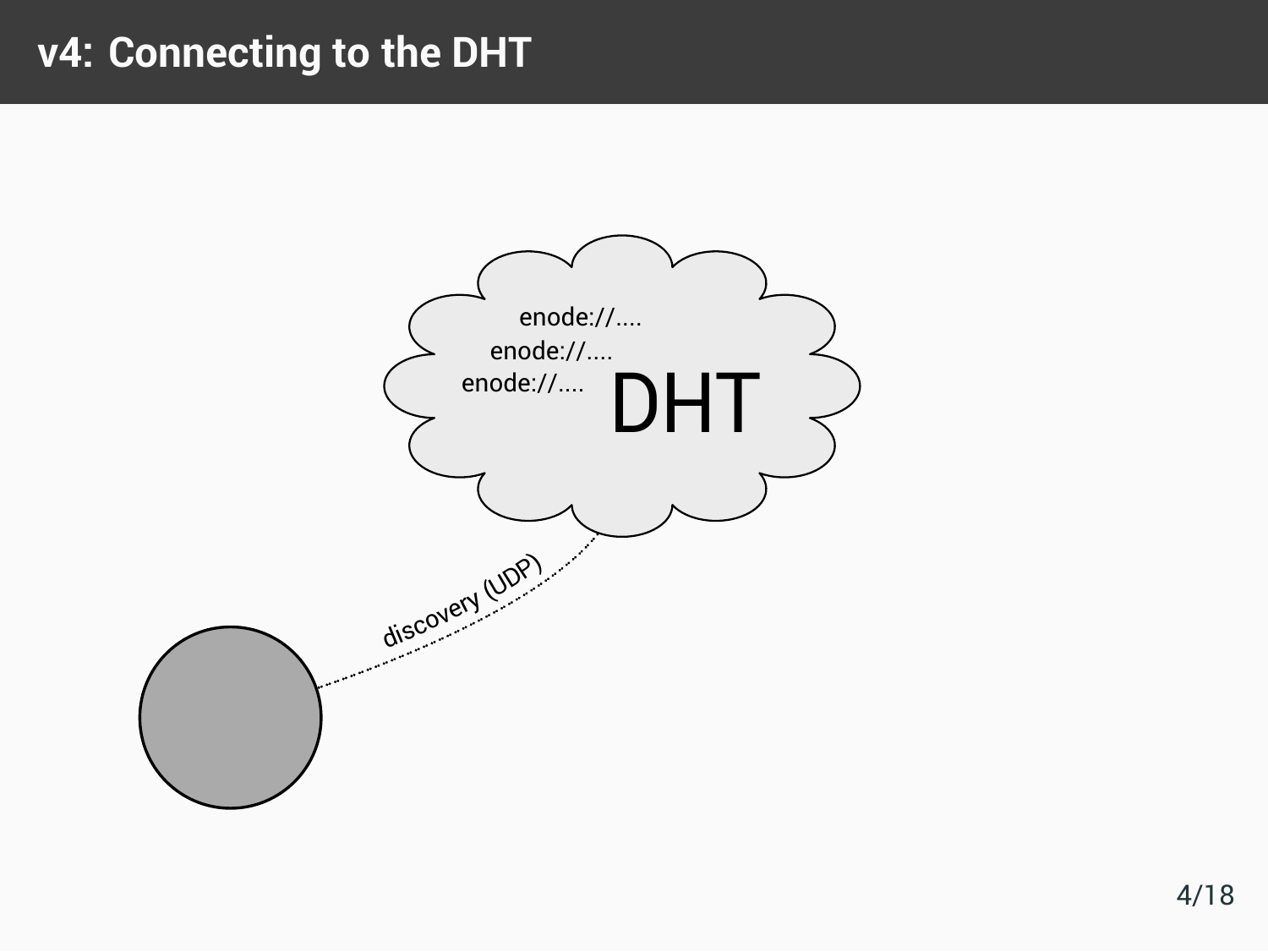### v4: Finding other nodes

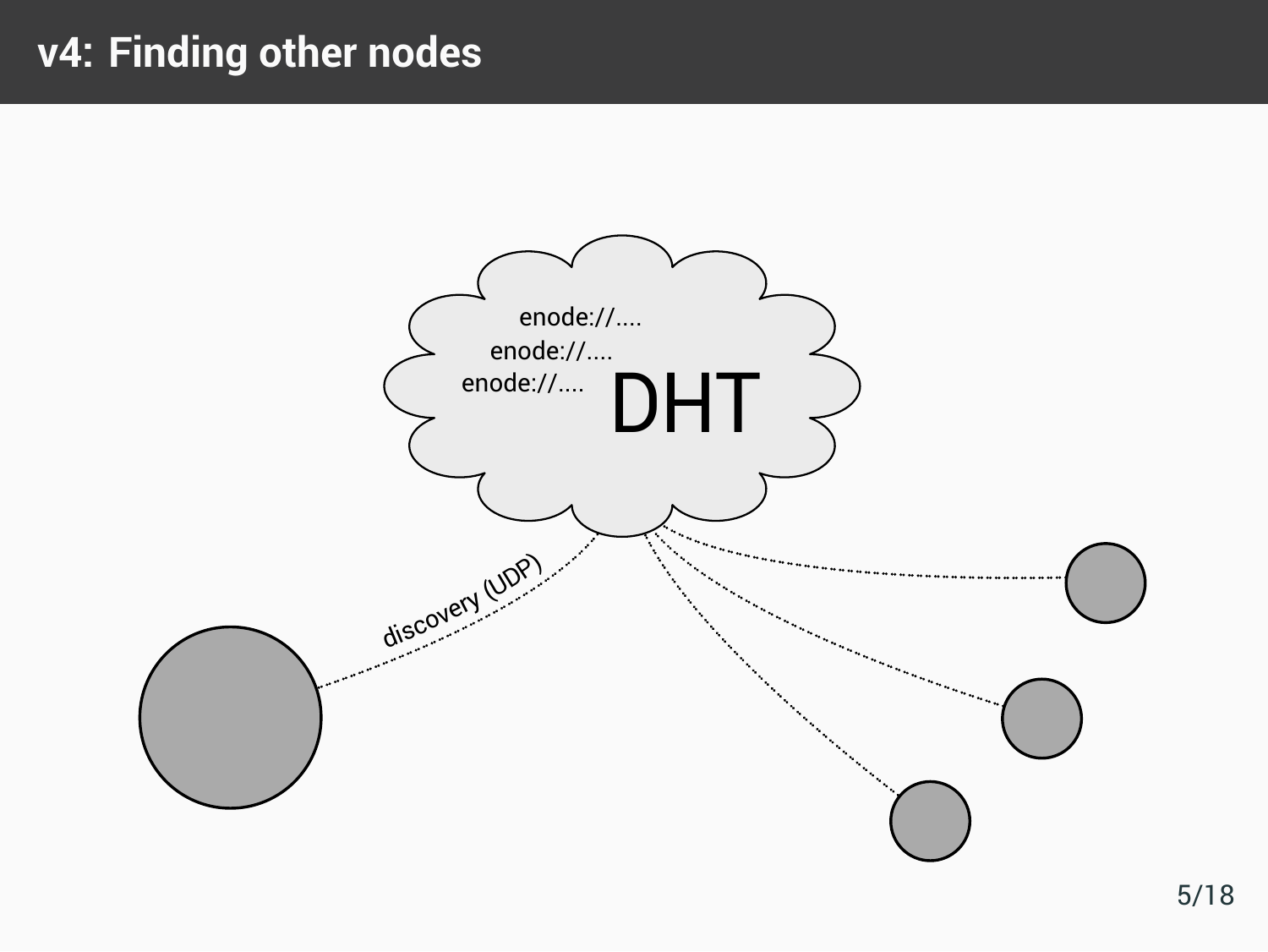## **v4: Connecting via TCP**

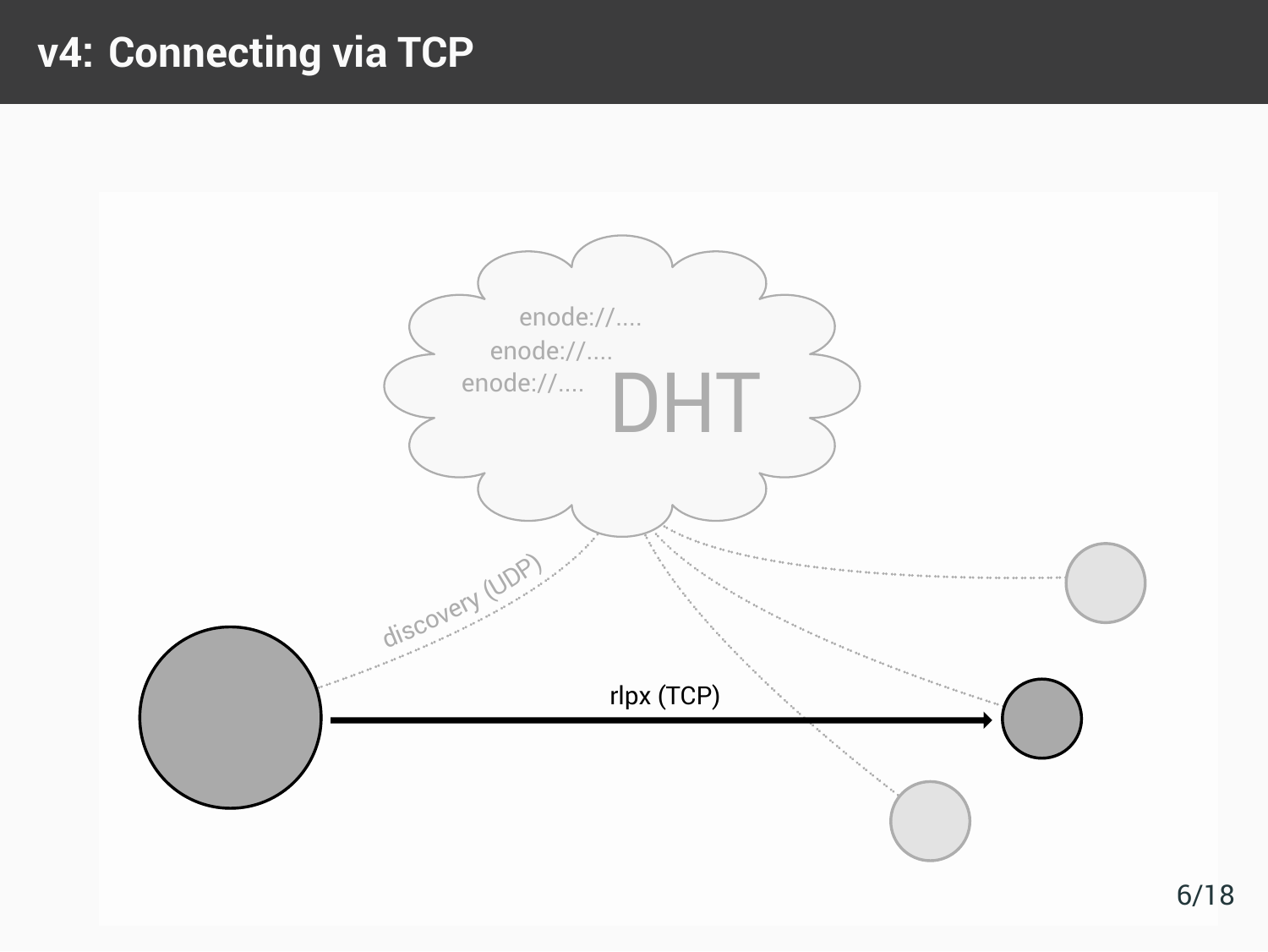#### v4: Negotiating devp2p capabilities

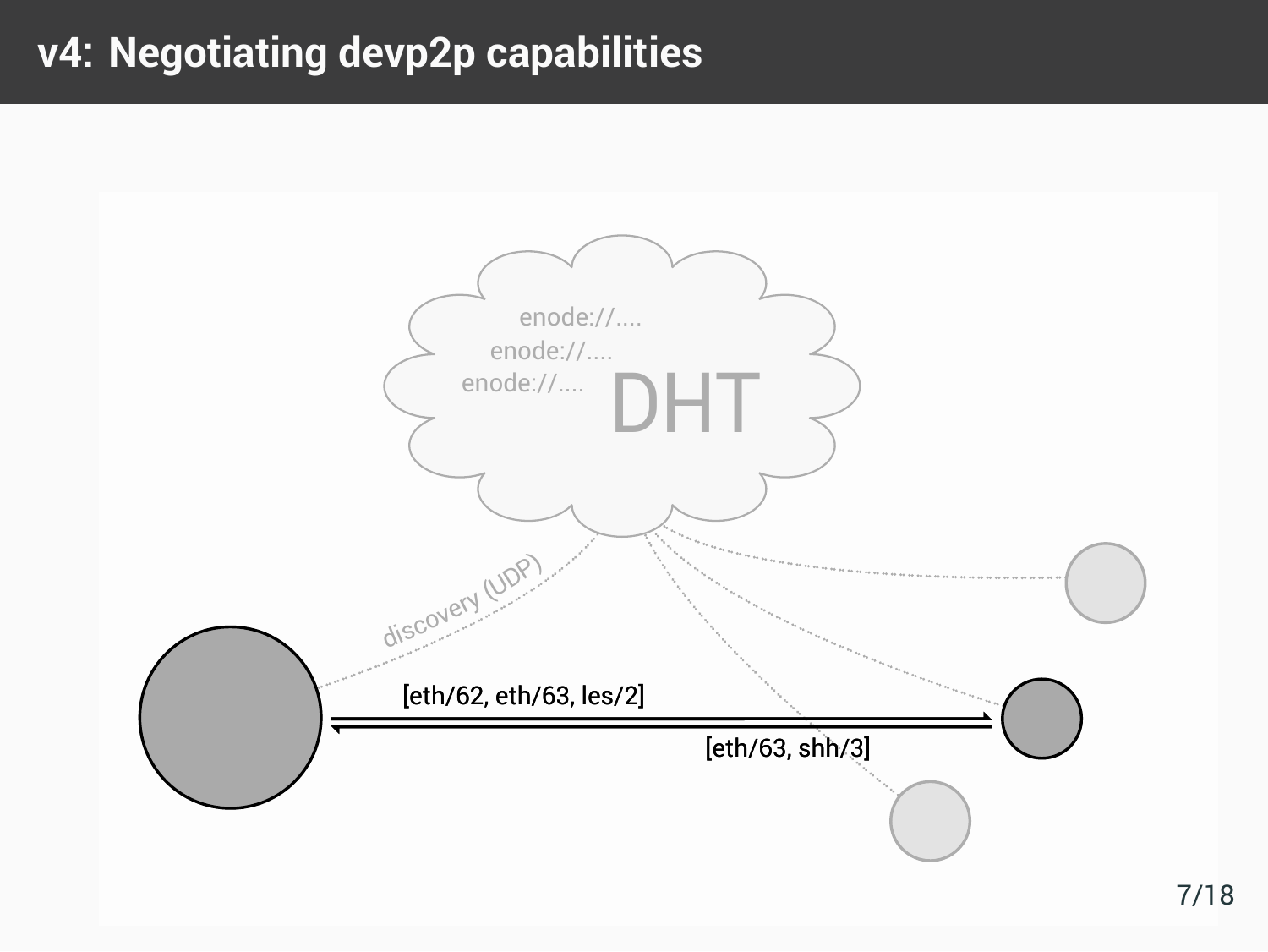### v4: Exchanging eth information

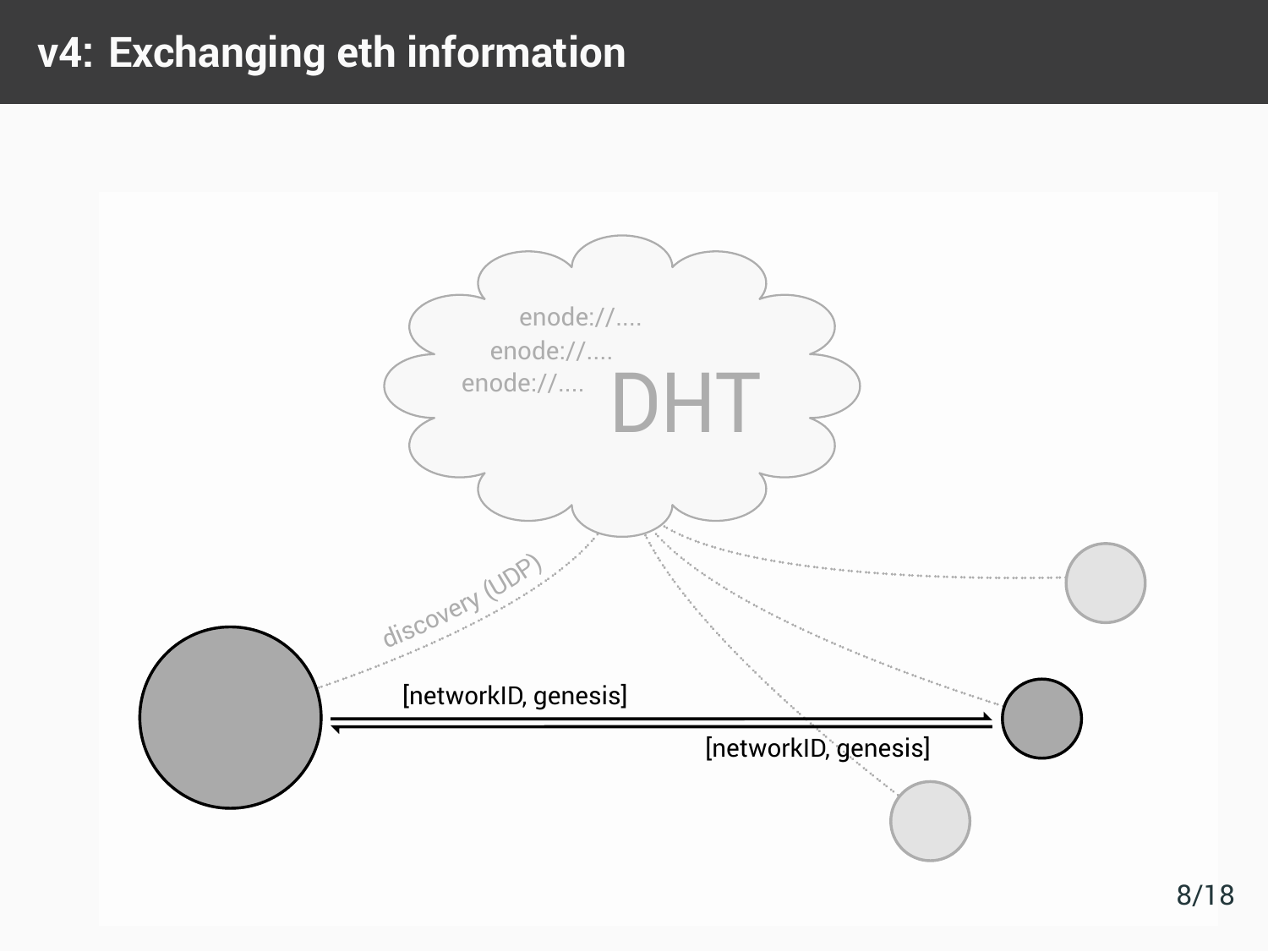- So many roundtrips!
- Upgrades need tight coordination
	- Everything needs to be backwards-compatible
	- Past upgrades tied to Ethereum mainnet hard forks
- Stuck with RLPx, secp256k1, keccak256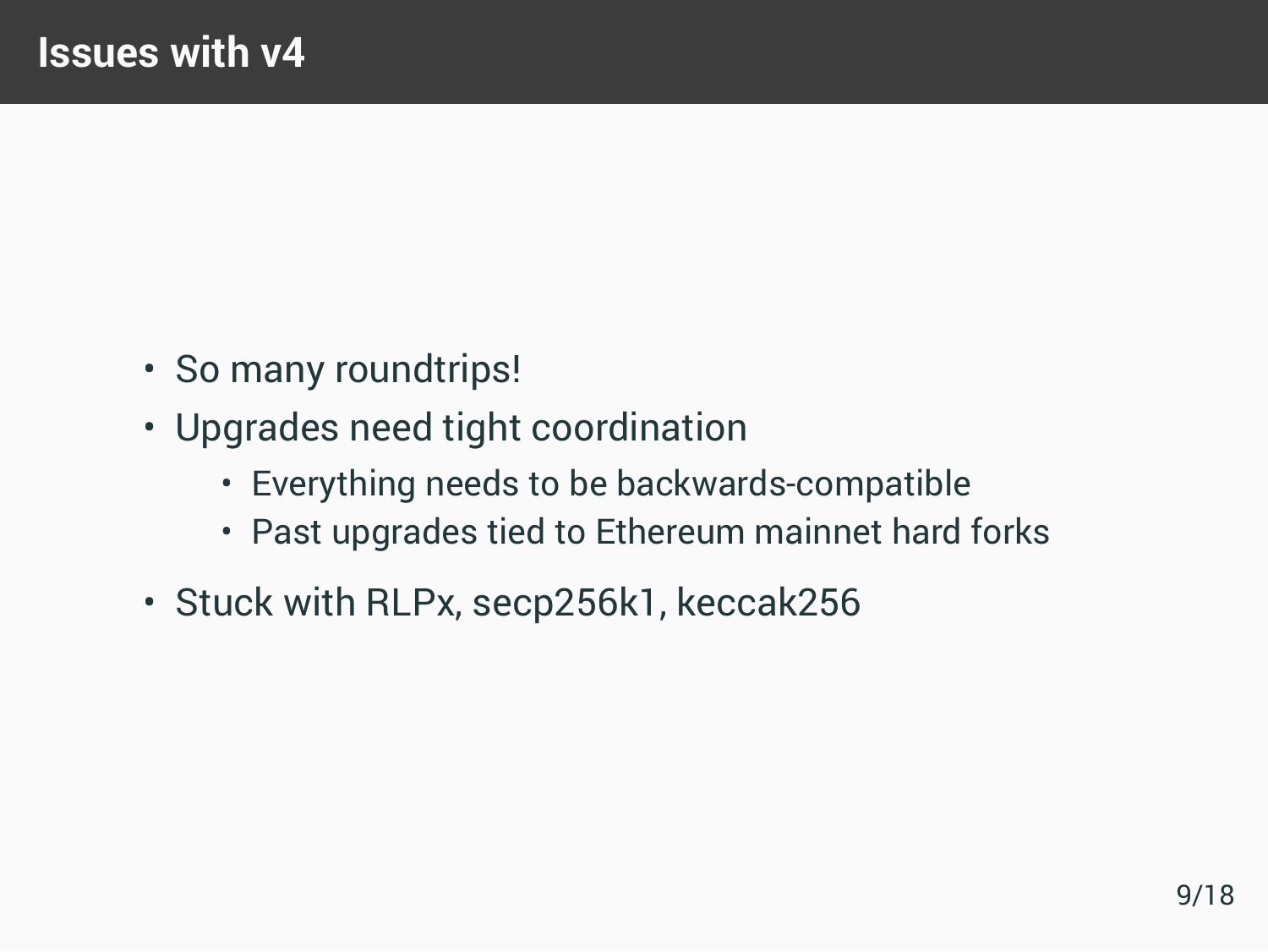# **Node Discovery v5**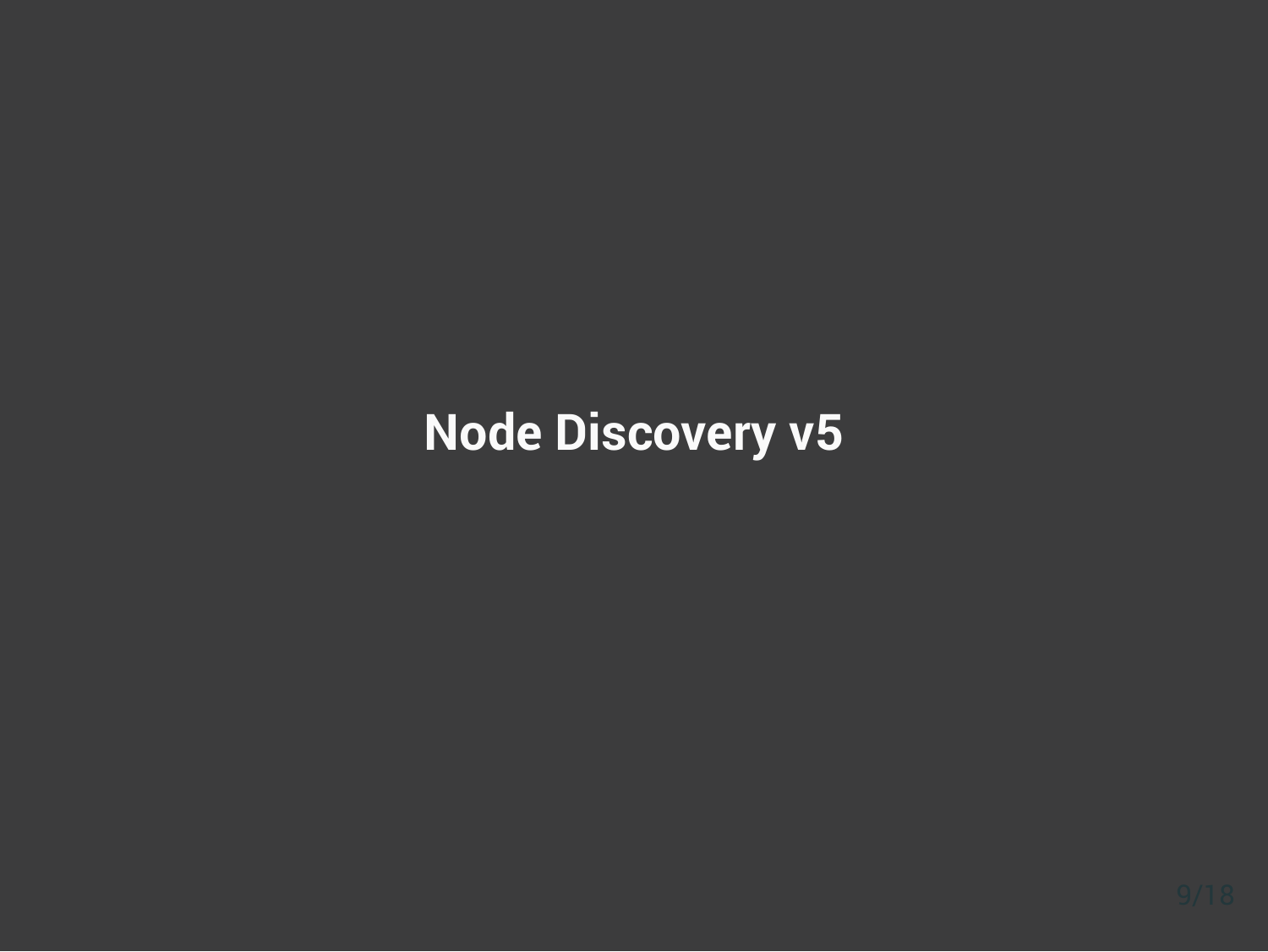- Finding nodes more efficiently
- Knowing more about those nodes before we connect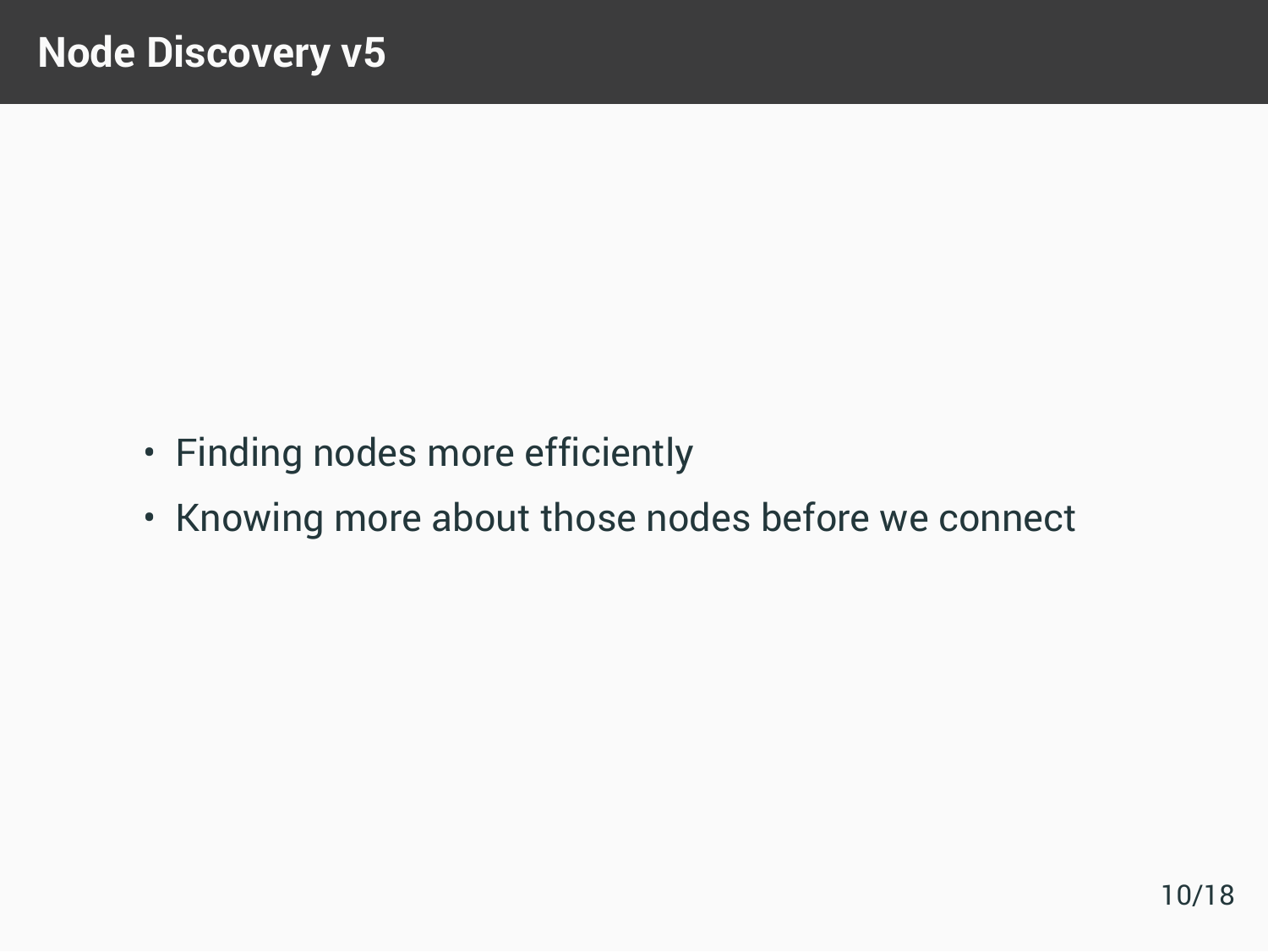- Ethereum Node Record
- Replaces enode://...
- RLP [sig, seq, key, value, key, value, ...]
- At most 300 bytes
- Signed (sig), Ordered (seq)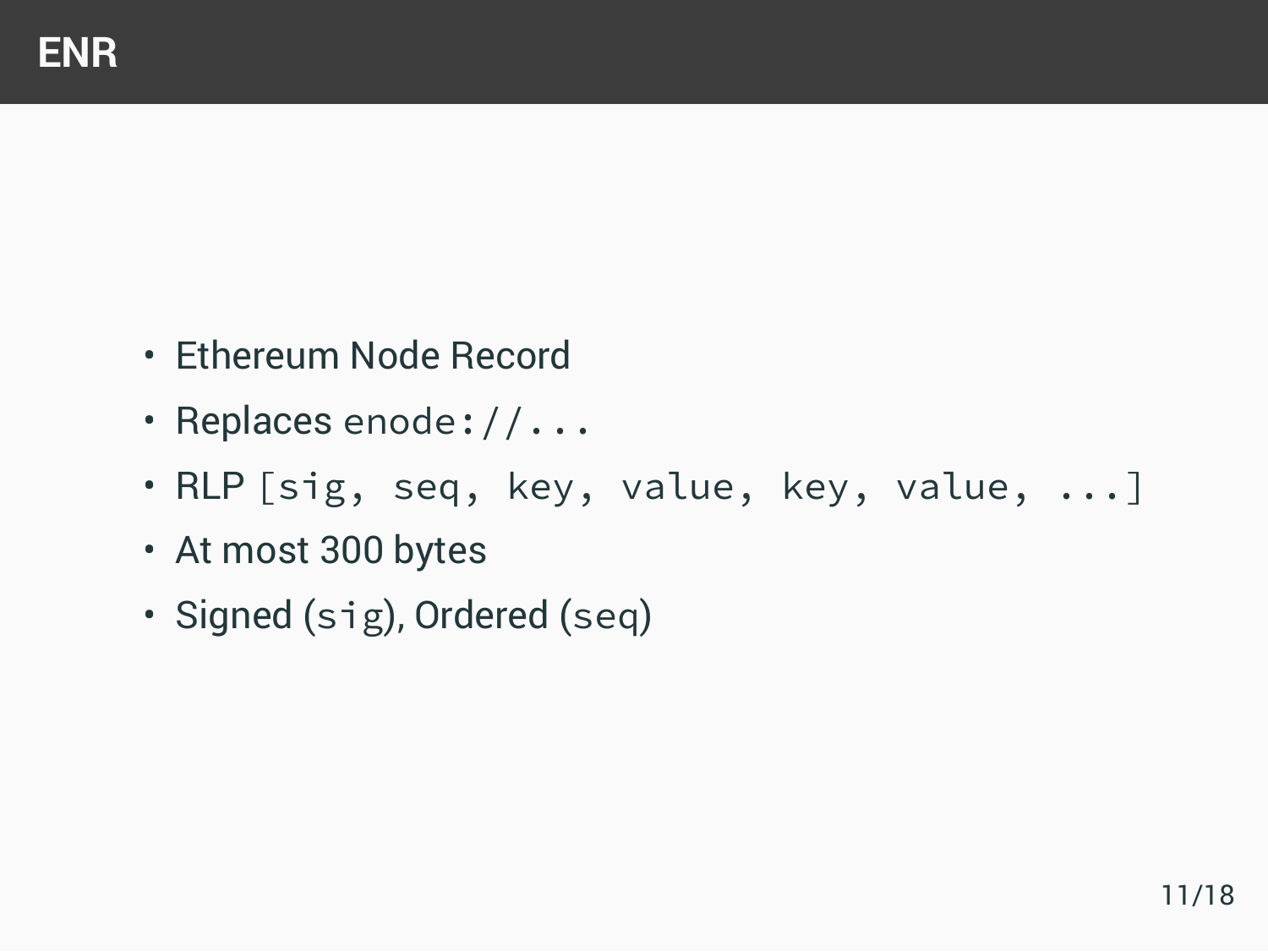- key, value arbitrary
- Node identity, transports encoded in key, value
- RLPx remains common transport for now
- Sunset RLPx when there is a viable alternative
- We can try ipfs/libp2p transports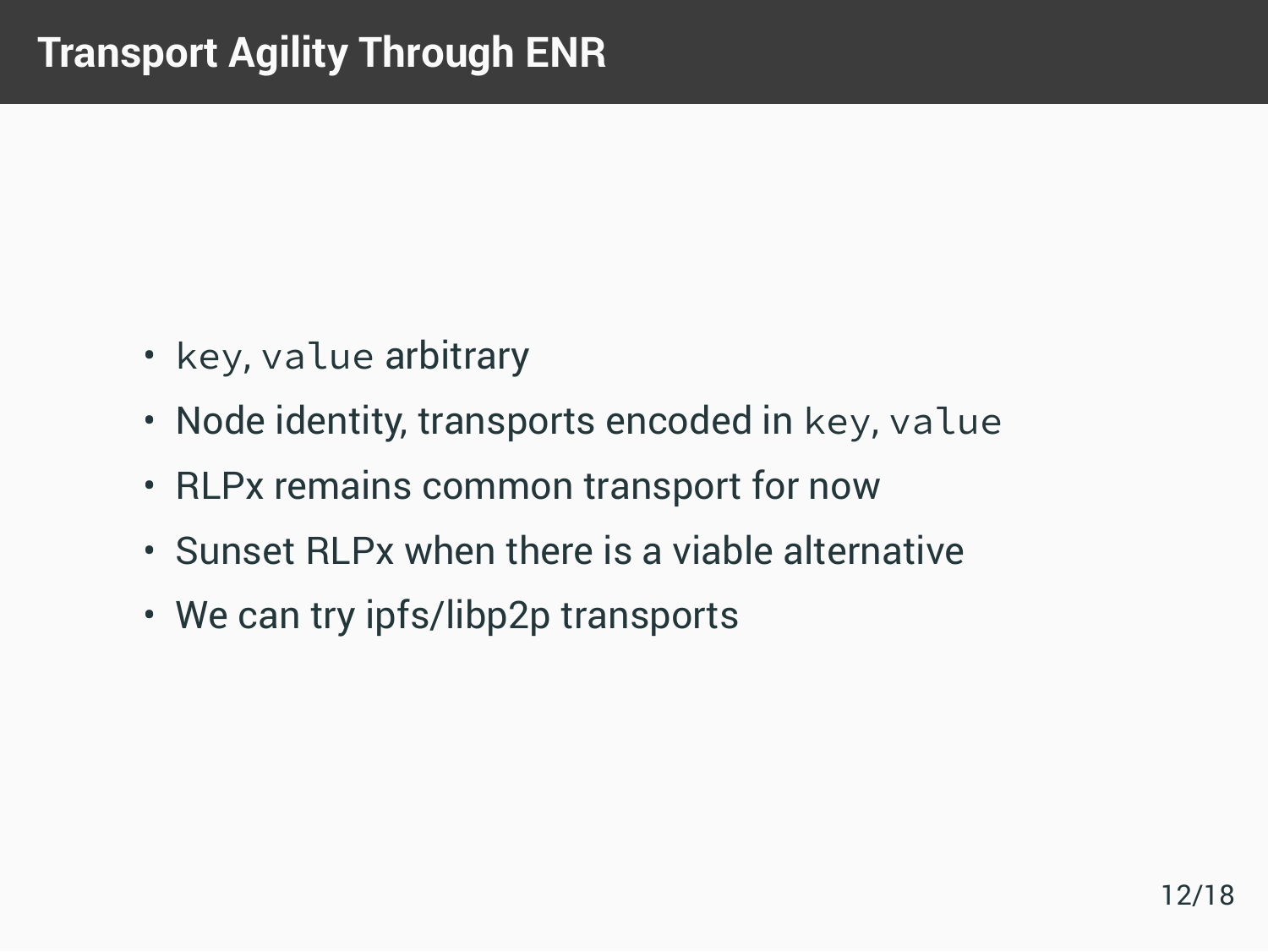Similar to v4, but:

- ENR
- Remove dependency on absolute time
- Require endpoint proofs to reduce dead/spam nodes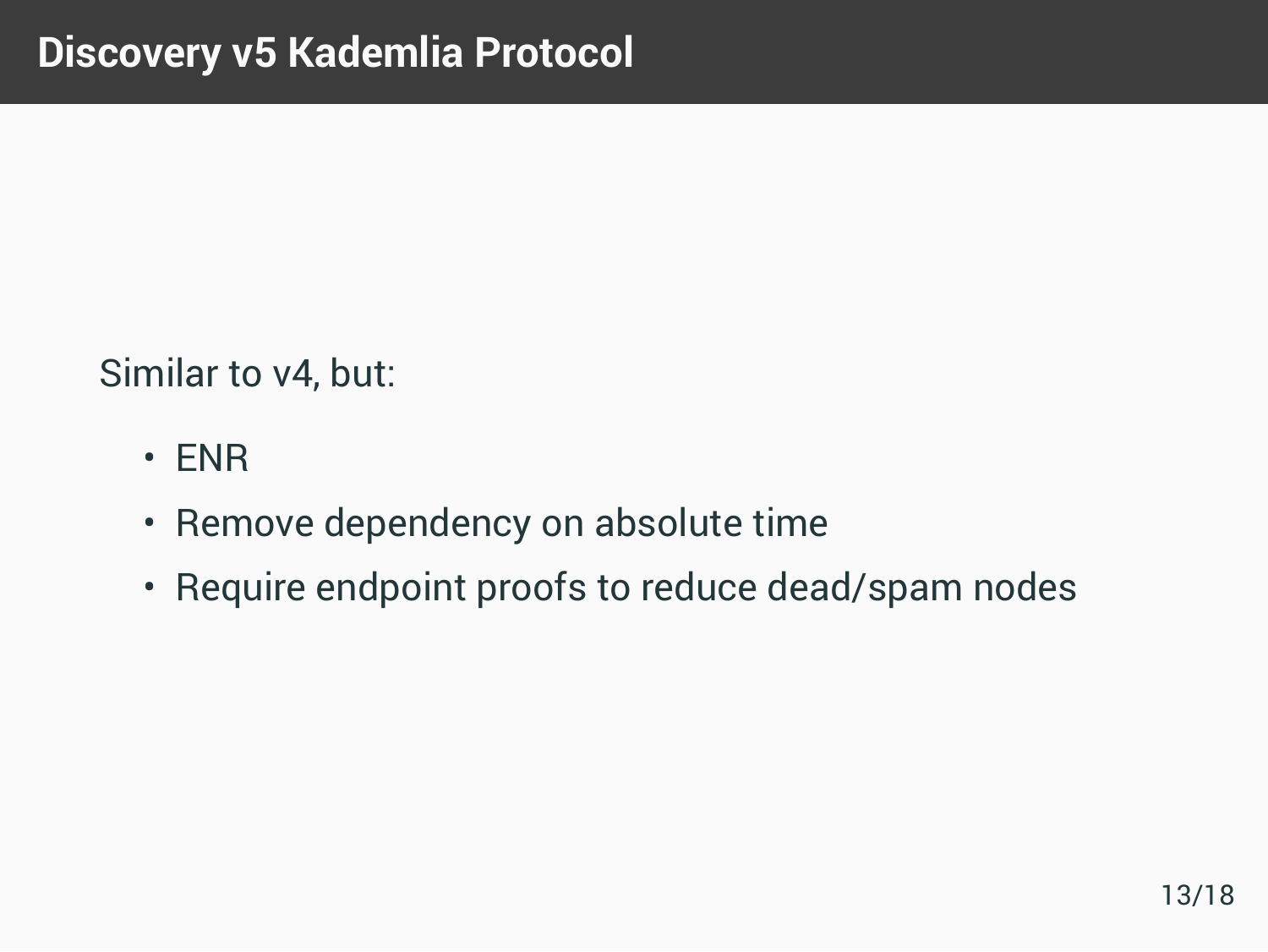- v4 DHT: public key *→* address
- Topic index: topic *→* nodes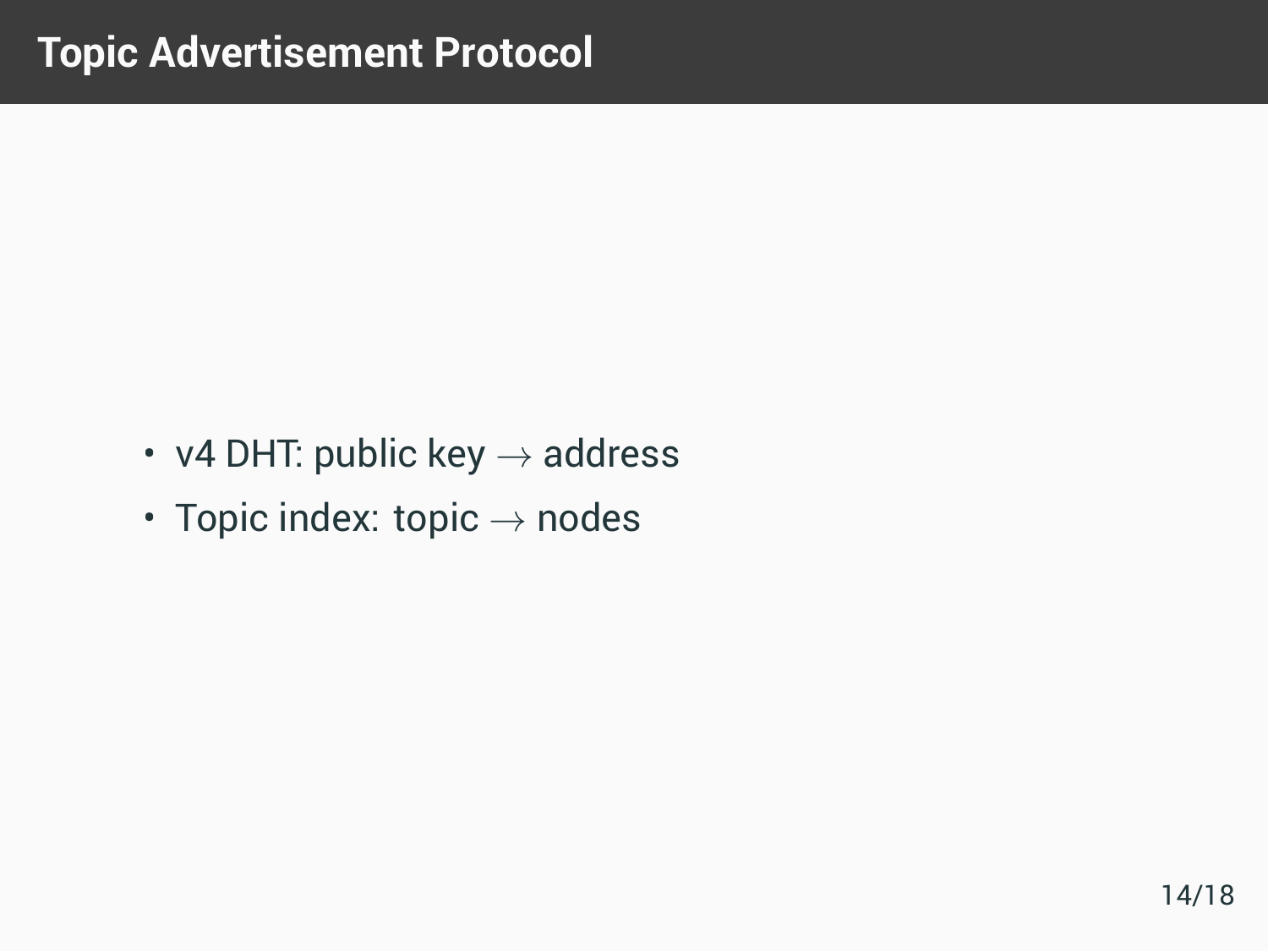- One DHT for everyone
- Scale to arbitrary number of topic members
- Should deal with spam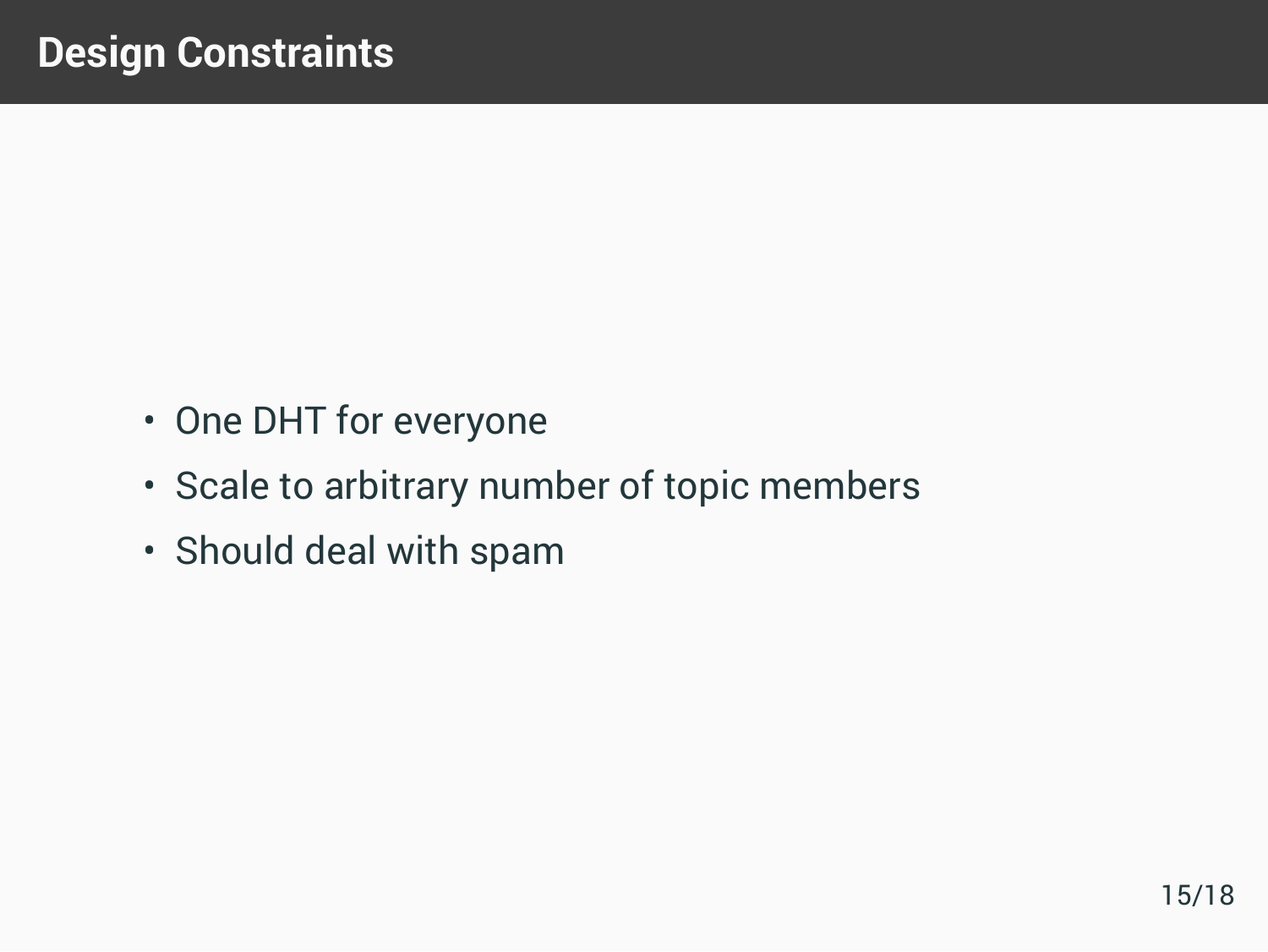- When advertising a topic, there is an artificial delay
- Combats many attacks, reduces misuse
- Use topics for announcing big decisions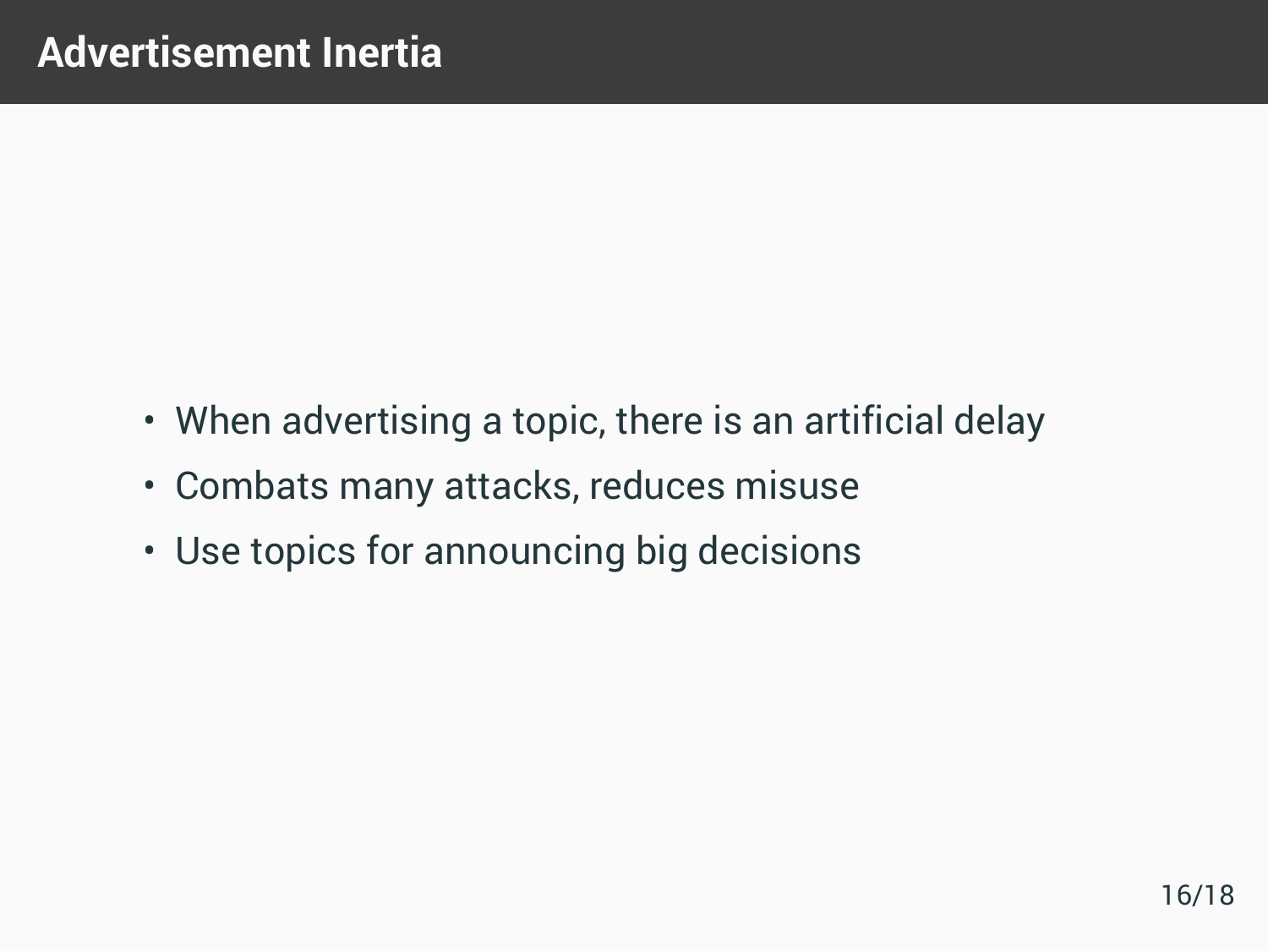- Prototype (without ENR) used by geth --light
- EIPs forthcoming
	- ENR
	- Topic Ad Protocol
	- Discovery v5 Wire Protocol
- Nothing set in stone yet, come talk to us!